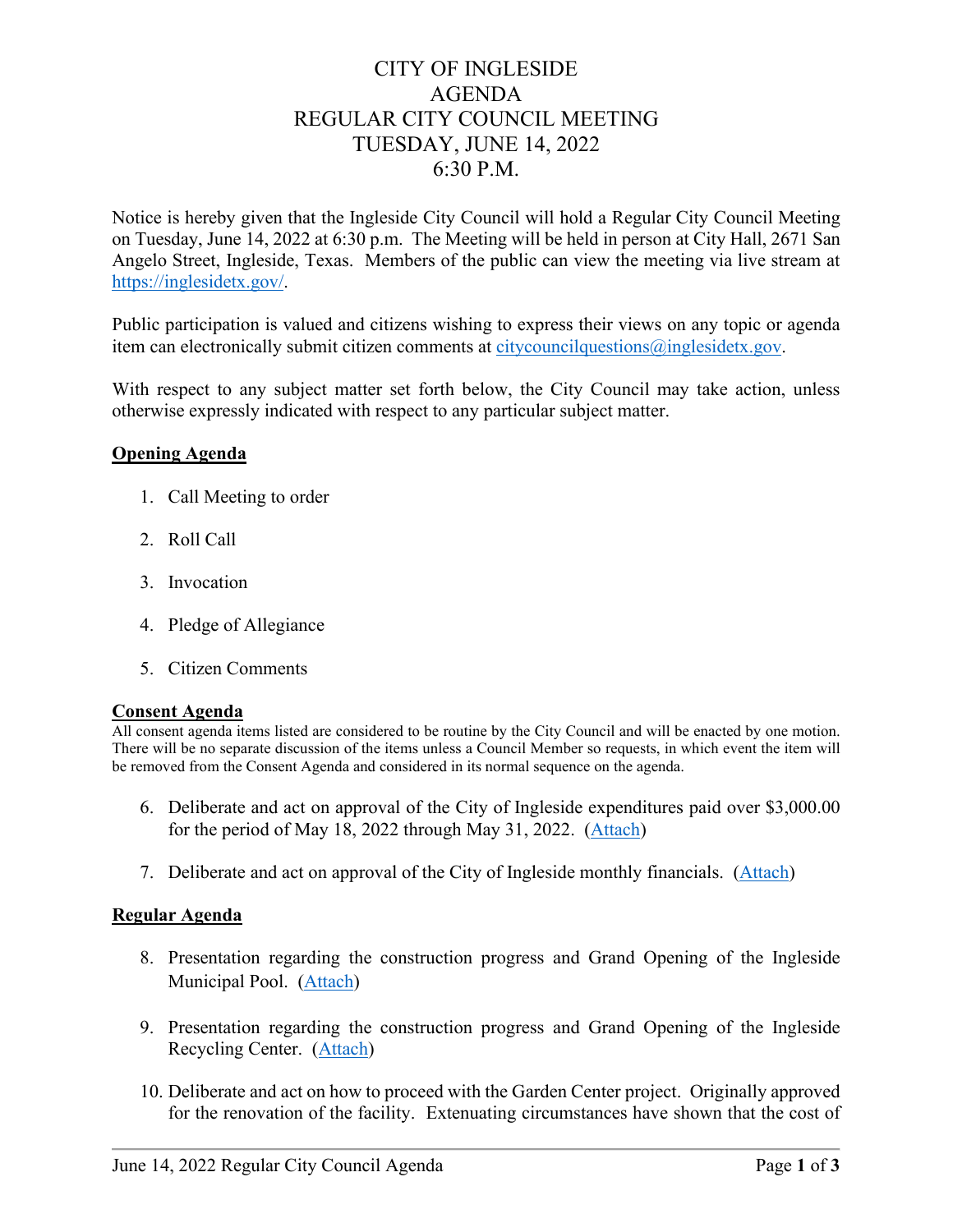the renovation and the end results of the renovated building may not be what is ultimately expected out of this project. We will be discussing the pros and cons between finishing the renovation or a complete rebuild of the facility. [\(Attach\)](https://www.inglesidetx.gov/DocumentCenter/View/1510/N-10-PDF)

- 11. Deliberate and act on possible extension of the Mayoral Declaration of Disaster and Executive Order #111. Changing the Executive Order effective date to be effective on June 28, 2022 and stay in effect until it is rescinded by the Mayor or the Council. [\(Attach\)](https://www.inglesidetx.gov/DocumentCenter/View/1511/N-11-PDF)
- 12. Deliberate and act to accept the voluntary resignation from Police Chief Tammy Burr as current Emergency Management Coordinator and appoint Assistant Police Chief Martin Molina effective June 26, 2022. [\(Attach\)](https://www.inglesidetx.gov/DocumentCenter/View/1512/N-12-PDF)
- 13. Deliberate and act to approve using City Council Discretionary Funds (Acct. 501) to reimburse San Patricio County for expenses associated with the donation of Cove Park. [\(Attach\)](https://www.inglesidetx.gov/DocumentCenter/View/1513/N-13-PDF)
- 14. Consideration and Action authorizing the City Manager to approve for the renewal of TML Health Benefits Plan for Oct. 1, 2022 through Sept. 30, 2023. [\(Attach\)](https://www.inglesidetx.gov/DocumentCenter/View/1514/N-14-PDF)

### **Executive Session**

15. Closed Session

City Council will meet in Closed Session pursuant to the provisions of Chapter 551 of the Texas Government Code, in accordance with the authority contained in:

- a. Section 551.071 Consultations with Attorney and Section 551.074 Personnel Matter regarding the Interim Finance Professional Services Agreement
- 16. Open Session

City Council will reconvene in Open Session at which time action on the matter(s) discussed in Closed Session may be considered.

- a. Section 551.071 Consultations with Attorney and Section 551.074 Personnel Matter regarding the Interim Finance Professional Services Agreement
- 17. Announcements of Community Interest and/or upcoming events.
- 18. Items to consider for placement on future agendas.
- 19. Adjourn

#### **Special Accommodations**

This facility is wheelchair accessible and there are special parking spaces near the main entrance. Request for accommodations or special services must be made 48 hours prior to this meeting. Please contact City Secretary's Office at (361) 776-2517 or Fax (361) 776-5011 or email [citycouncilquestions@inglesidetx.gov](mailto:citycouncilquestions@inglesidetx.gov) for further information.

Pursuant to Section 551.127, Texas Government Code, one or more Councilmembers or employees may attend this meeting remotely using videoconferencing technology. The video and audio feed of the videoconferencing equipment can be viewed and heard by the public at the address posted above as the location of the meeting. The presiding officer and a quorum of the governmental body will be present at the above-mentioned location.